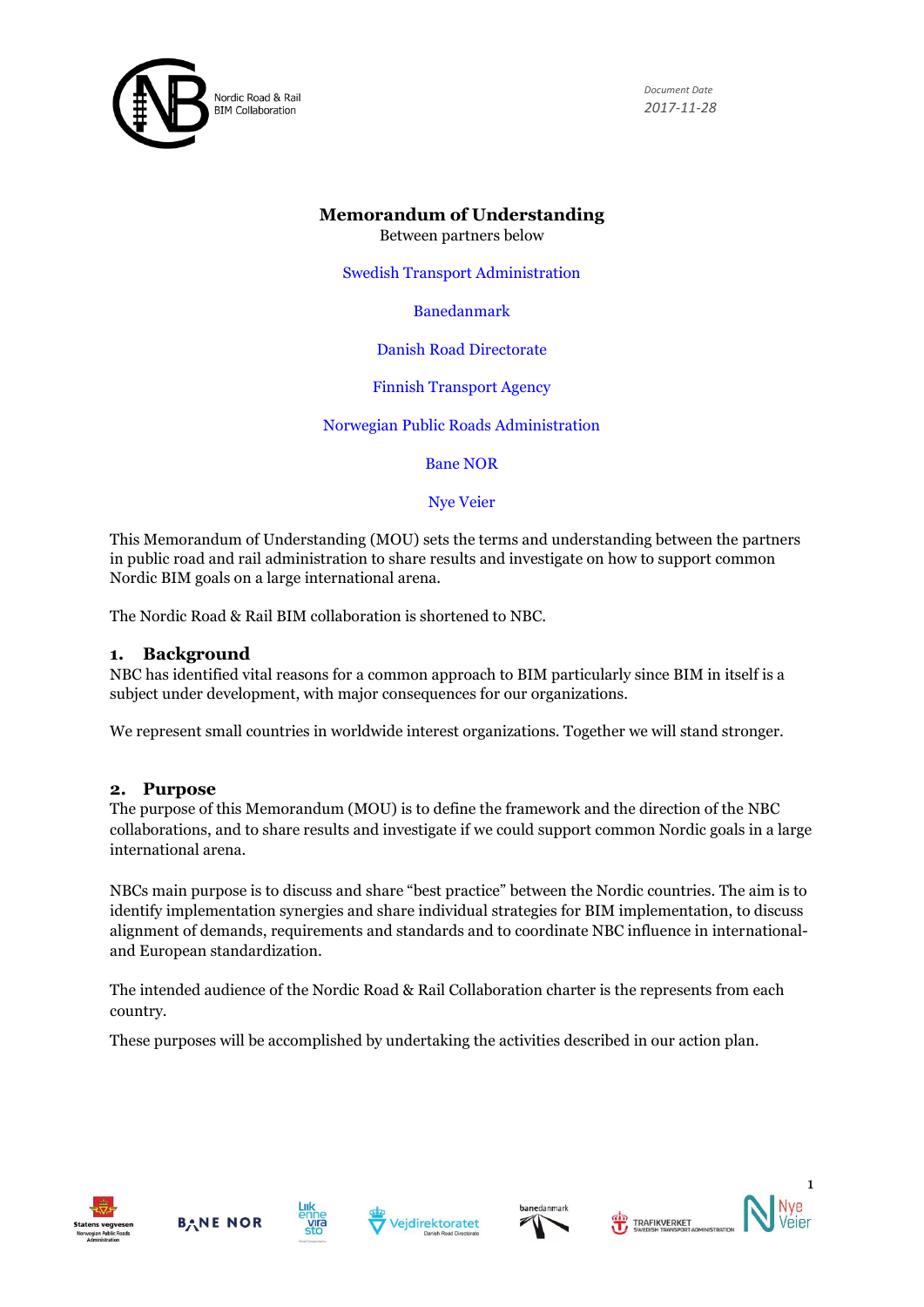

### **3. What is BIM to us?**

Better management of data and information flow through infrastructure project lifecycle including georeferenced basis data, planning, design, construction and asset management. This includes information exchange based on open standards and model based work processes for better quality, communication and management of data and information.

### **4. Mission**

We share experiences and way of work with BIM between the Nordic countries by exchanging methods, templates and data with the aim to reduce our own development costs. We have common awareness of ongoing initiatives and inform about the national BIM implementations. We must defined our alignment and misalignment of communications to the industries.

# **5. Vision**

We aim at having common open standards and ways of using BIM locally or in European perspective to reduce documentation, design and constuction costs in the Transportation sector. We aim to do this by supporting life cycle management.

# **6. How to work together, roles and responsibilities**

In order to fulfil the previously described mission, the NBC has outlined the following main components of the group's organizational structure.

The chair position for NBC is chosen on a yearly basis and will alternate between the organizations. The first chair period is from January 1st 2018. The chair is responsible for the yearly meeting plan and action plan in addition to coordinating communication within the group.

The responsible countries for secretariat, website and other necessary roles are described in our action plan.

# **7. Communication**

#### **Communication within the group**

We will communicate regularly, openly and in a timely manner in our alignment partners. We will explain to our partners the responsibilities and arrangements within our organisation for our contribution to the collaborative innovation.

#### **Communicating outside of the group**

We will decide on a joint statement to the marked to communicate our purpose and goals. Further need for communication to the marked will use the communication channels in each organization.

#### **8. Decisions**

This group does not make decisions on behalf of our organizations but we can make recommendation about common BIM approach.













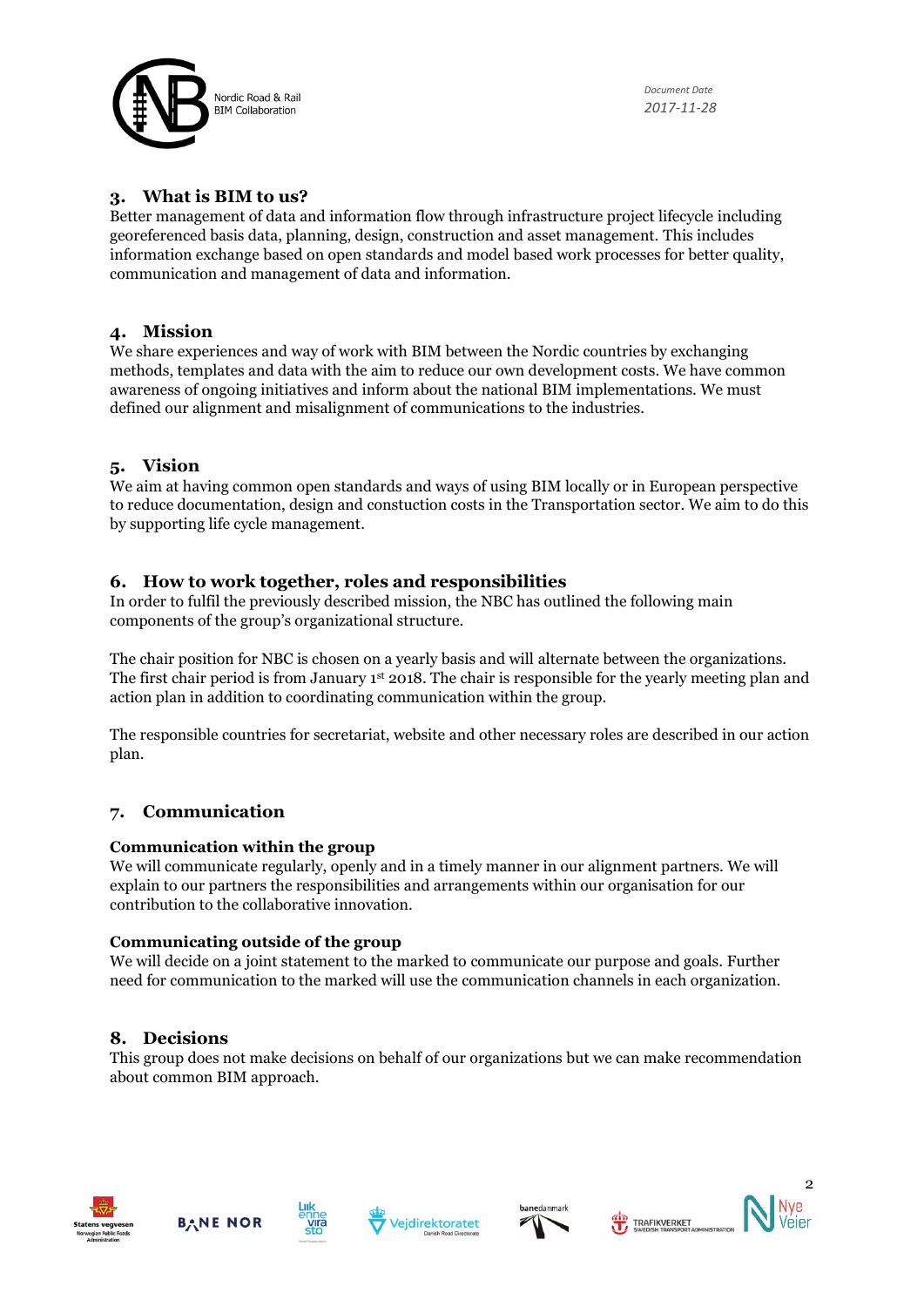

#### **Accept new partners**

All partners must agree to include new government organizations. Only government organizations can be members.

# **9. Financial agreement**

The funding for the group meetings will be provided by each countries member organization.

### **10. Reporting**

The NBC will create and review the following reports.

- Action plan
- Agenda
- Charter
- Contact list
- Presentation

### **11. Meetings**

The group will meet at least three times a year and have online meetings when needed. Meeting dates and place should be specified a year in advance. The meetings rotates among the participating organizations.

# **12. Interaction with international standardization organizations**

The Nordic Road & Rail BIM Collaboration is aware of the following organisations and committees (listed in no particular order), and interact with them when necessary:

- [buildingSMART International](http://www.buildingsmart.org/)
- buildingSMART [Nordic Infra Group](http://www.buildingsmartnordic.org/)
- [CEDR INTERLINK](http://www.cedr.eu/strategic-plan-tasks/research/cedr-call-2015/call-2015-asset-information-using-bim/interlink/)
- [CEDR INTERLINK OTL](http://www.roadotl.eu/)
- [CEN/TC/442 Building Information Modelling \(BIM\).](https://standards.cen.eu/dyn/www/f?p=204:7:0::::FSP_ORG_ID:1991542&cs=16AAC0F2C377A541DCA571910561FC17F)
- [EU BIM Task Group](http://www.eubim.eu/)
- [ISO TC59/SC13:](https://www.iso.org/committee/49180.html) Organization of information about construction works
- ISO/TC-211 Comitee [Standardization in the field of digital geographic information](https://committee.iso.org/home/tc211)
- [ISO/TC-211 Standards](https://www.iso.org/committee/54904.html)
- [Open Geospatial Consortium \(OGC\)](http://www.opengeospatial.org/ogc/members) Standardization of geospatial data.
- [LandXML consortium](http://landxml.org/)

# **13. Duration**

This MOU is at-will and may be modified by mutual consent of authorized officials from the Swedish Transport Administration, Banedanmark, Danish Road Directorate, Finnish Transport Agency, Norwegian Public Roads Administration and Bane NOR and Nye Veier.

This MOU shall become effective upon signature by the authorized officials from the Swedish Transport Administration, Banedanmark, Danish Road Directorate, Finnish Transport Agency,